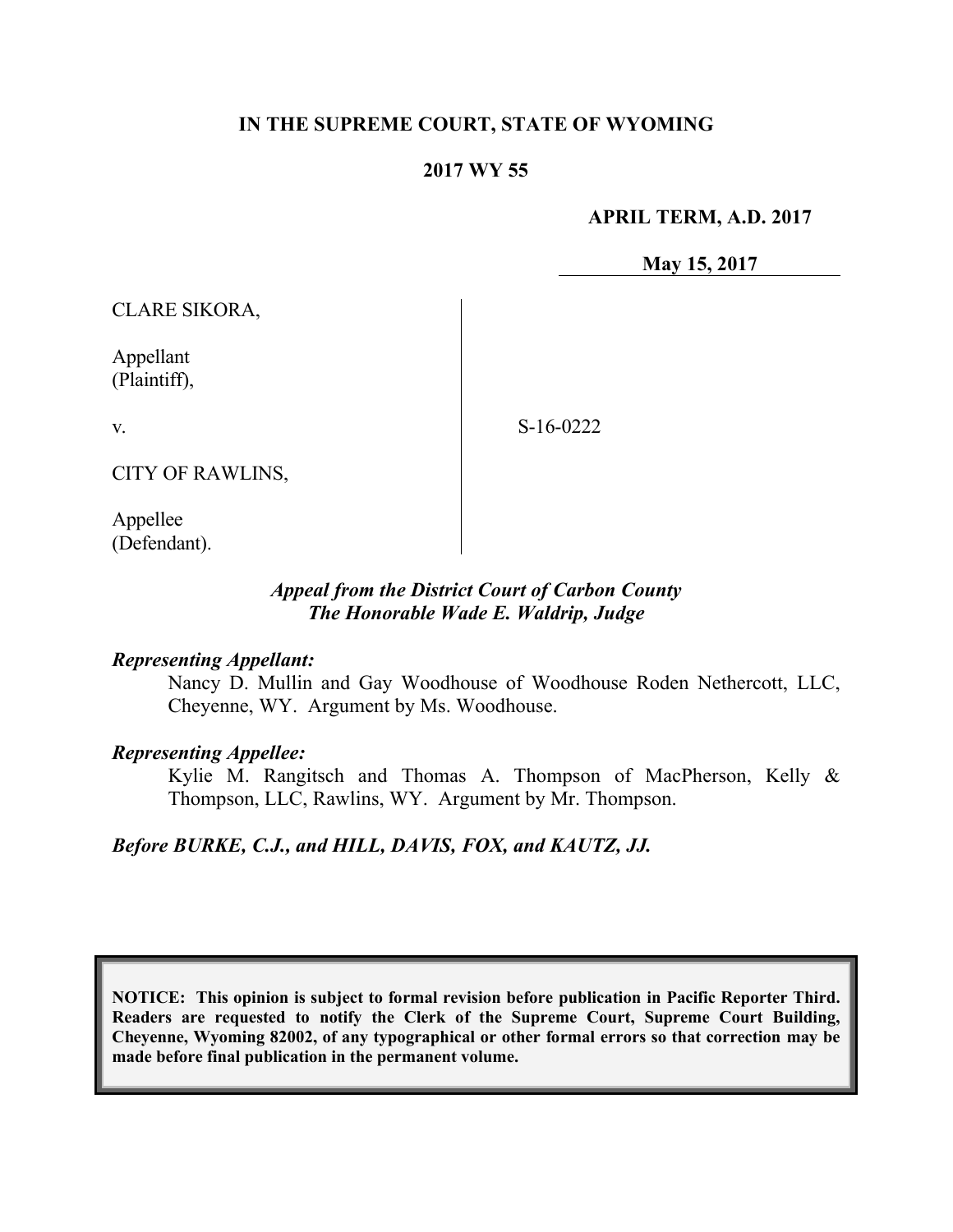**HILL,** Justice.

l

[1] Clare Sikora filed a declaratory judgment action against the City of Rawlins challenging the City's issuance of a building permit to her next door neighbors, Jared and Kasandra Ramsey. The district court ruled in favor of the City, finding: 1) Ms. Sikora failed to exhaust her administrative remedies; 2) Ms. Sikora failed to join indispensible parties (the Ramseys) in the litigation; and 3) the Rawlins Municipal Code allows for the type of construction undertaken by the Ramseys. We affirm.

### **ISSUES**

[¶2] Ms. Sikora does not challenge the district court's finding that the Ramseys were indispensible parties to this litigation. Her challenge is to the court's other two rulings, and she frames her issues concerning those rulings as follows:

> I. The district court erred, as a matter of law, in granting summary judgment by concluding the newly constructed building retained its grandfathered-in status.

> II. The district court erred in finding that Appellant failed to exhaust her administrative remedies because the time period triggering Appellant's right to appeal a city staff decision is uncertain.

# **FACTS**

[¶3] Jared and Kasandra Ramsey own real property at 410 10th Street in Rawlins, Wyoming (the 410 property). The 410 property is located in a commercial zone and zoned C-2, which means it may be used for, among multiple other purposes, a parking structure/garage. Clare Sikora owns a home next door to the 410 property and resides there with her adult son, Gene Sikora.<sup>1</sup>

[¶4] When the Ramseys purchased the 410 property in June 2014, the only structure on the property was a large dilapidated garage that had been cited on multiple occasions for building code violations related to its dangerous condition. The Ramseys purchased the 410 property, which was just two blocks from their primary residence, intending to improve the existing garage and use it to store personal belongings such as their fourwheelers, snow machines, and camper.

<sup>&</sup>lt;sup>1</sup> Ms. Sikora is part-time Rawlins resident. She resides in her home next door to the 410 property from the end of May to the end of September or October, and spends the other months in Houston, Texas. Gene Sikora lives in the Rawlins home year round.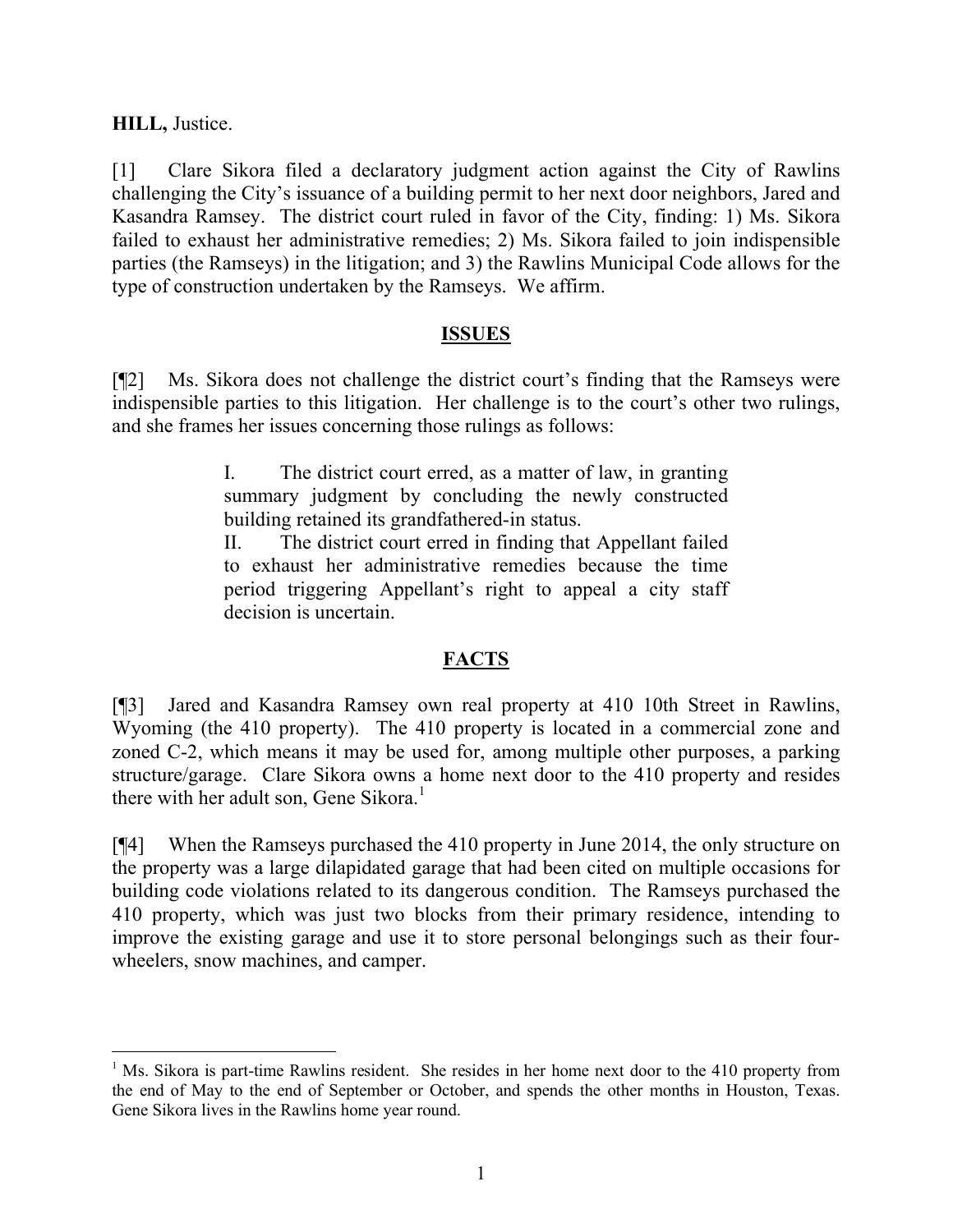[¶5] Although the garage that existed on the 410 property when the Ramseys purchased the property was an allowed use of the property, the garage was not situated in compliance with setback requirements that had been enacted by ordinance in 1989. Because the existing garage was in place before the setback requirements were enacted, however, it was not considered a nonconforming structure under the Rawlins Municipal Code. In other words, the existing garage was a grandfathered structure.

[¶6] Because the existing garage was a grandfathered structure, the Ramseys consulted with Rawlins officials to determine whether and how they could replace the garage. In a meeting with DeShann Gordon, a Rawlins building inspector, and Ms. Gordon's supervisor, Adam Mendenhall, Mr. Mendenhall advised the Ramseys that if they replaced the existing building one wall at a time, followed by the roof, and kept the new building within the existing building's footprint, the new building would have the same grandfathered status as the existing building. In accordance with the City's instructions, the Ramseys applied for a building permit to replace the existing building's roof. The City issued that building permit on September 11, 2014, but site preparation and winter conditions delayed the Ramseys' construction until May of 2015.

[¶7] When the Ramseys finally began construction in May 2015, DeShann Gordon visited the site to inspect the work being done. At the time of Ms. Gordon's inspection, the Ramseys were proceeding with the reconstruction of the garage in a piecemeal fashion and had removed the roof and one wall. In Ms. Gordon's view, this approach created safety concerns, and because Ms. Gordon had never agreed that the piecemeal construction should have been a condition to maintaining the building's grandfathered status, and Adam Mendenhall was no longer with the City, Ms. Gordon discussed the situation with interim city manager, Scott Hannum. Mr. Hannum agreed that the piecemeal construction was not required and that as long as any new structure was kept within the existing structure's footprint, the structure would remain grandfathered.

[¶8] Ms. Gordon thereafter directed the Ramseys to stop the piecemeal construction and to proceed with a full demolition and replacement of the existing structure. The Ramseys then, on May 21, 2015, submitted a building permit application for the demolition work, and the demolition permit issued that same day. On June 2, 2015, after the demolition work was complete, the City issued the Ramseys a "New Construction" building permit for construction of the new garage. The Ramseys constructed the new garage within the same footprint as the old structure, and the completed structure passed final inspection on October 16, 2015.

[¶9] During the Ramseys' demolition of the old garage and construction of the new garage, Gene Sikora contacted DeShann Gordon several times with complaints concerning the project. Regarding construction of the new garage, Mr. Sikora complained that the new structure did not comply with current setback requirements. Ms. Gordon informed him that she had approved the new garage as a grandfathered structure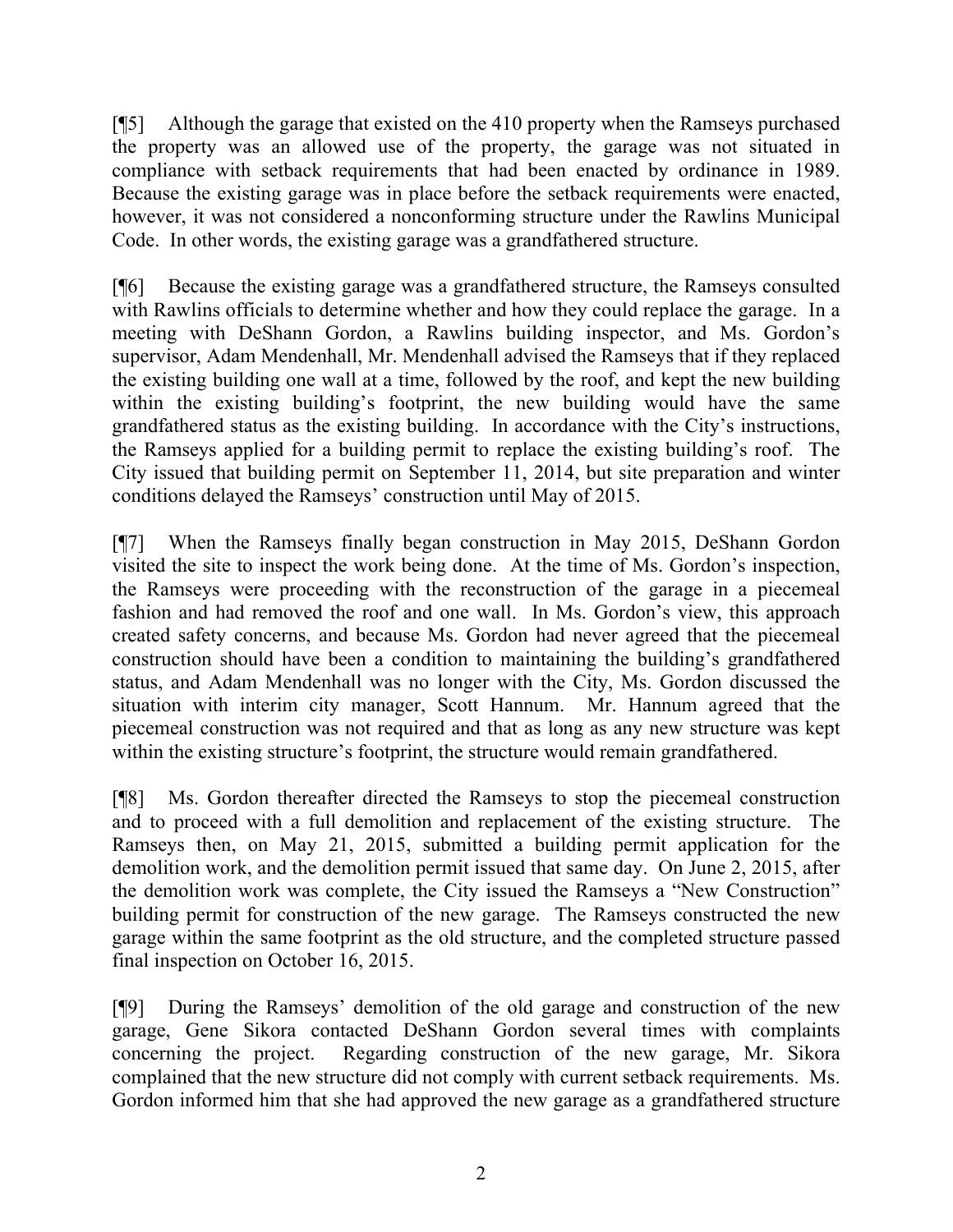subject to the requirement that the garage be built within the same footprint as the garage that had been removed. Ms. Gordon further informed Mr. Sikora that if he disagreed with her decision, he could take those concerns to the Board of Adjustment, the city council, or to the interim city manager, Scott Hannum.

[¶10] Clare Sikora did not seek administrative review of the City's approval of the Ramseys' new construction. Instead, on September 4, 2015, Ms. Sikora filed a declaratory judgment complaint against the City of Rawlins, followed by an amended complaint on October 5, 2015. Through her amended complaint, Ms. Sikora sought injunctive relief to either stop the Ramseys' construction or require that it be completed in compliance with current setback requirements. She also sought a declaration that any construction on the 410 property must be completed in accordance with the Rawlins Municipal Code. The City filed its answer to the amended complaint on October 8, 2015.

[¶11] The parties filed competing summary judgment motions, and following a hearing on those motions, the district court granted the City's motion. In so ruling, the court found that Ms. Sikora had failed to exhaust her administrative remedies, which the court held was a prerequisite to pursuing judicial relief from the City's approval of the Ramsey project. The court further found that Ms. Sikora had failed to join indispensible parties in the litigation based on her failure to join the Ramseys as defendants. Last, the court interpreted the ordinance governing restoration of nonconforming structures and concluded that the ordinance allows reconstruction of a grandfathered building. The court further concluded that, as long as the new building is within the grandfathered building's footprint, the ordinance allows the new building to retain the replaced building's grandfathered status.

[¶12] Ms. Sikora thereafter filed a timely notice of appeal from the district court's order granting the City summary judgment.

# **STANDARD OF REVIEW**

[¶13] We review a district court's entry of summary judgment in a declaratory judgment action as follows:

> Summary judgment can be an appropriate resolution of a declaratory judgment action, and we invoke the usual standard for review. *Continental Western Ins. Co. v. Black*, 2015 WY 145, ¶ 13, 361 P.3d 841, 845 (Wyo. 2015). Summary judgment can be sustained only when no genuine issues of material fact are present and the moving party is entitled to judgment as a matter of law. W.R.C.P. 56(c); *Felix Felicis, LLC v. Riva Ridge Owners Ass'n*, 2016 WY 67, ¶ 29, 375 P.3d 769, 275 P.3d 769, 778 (Wyo. 2016). We review a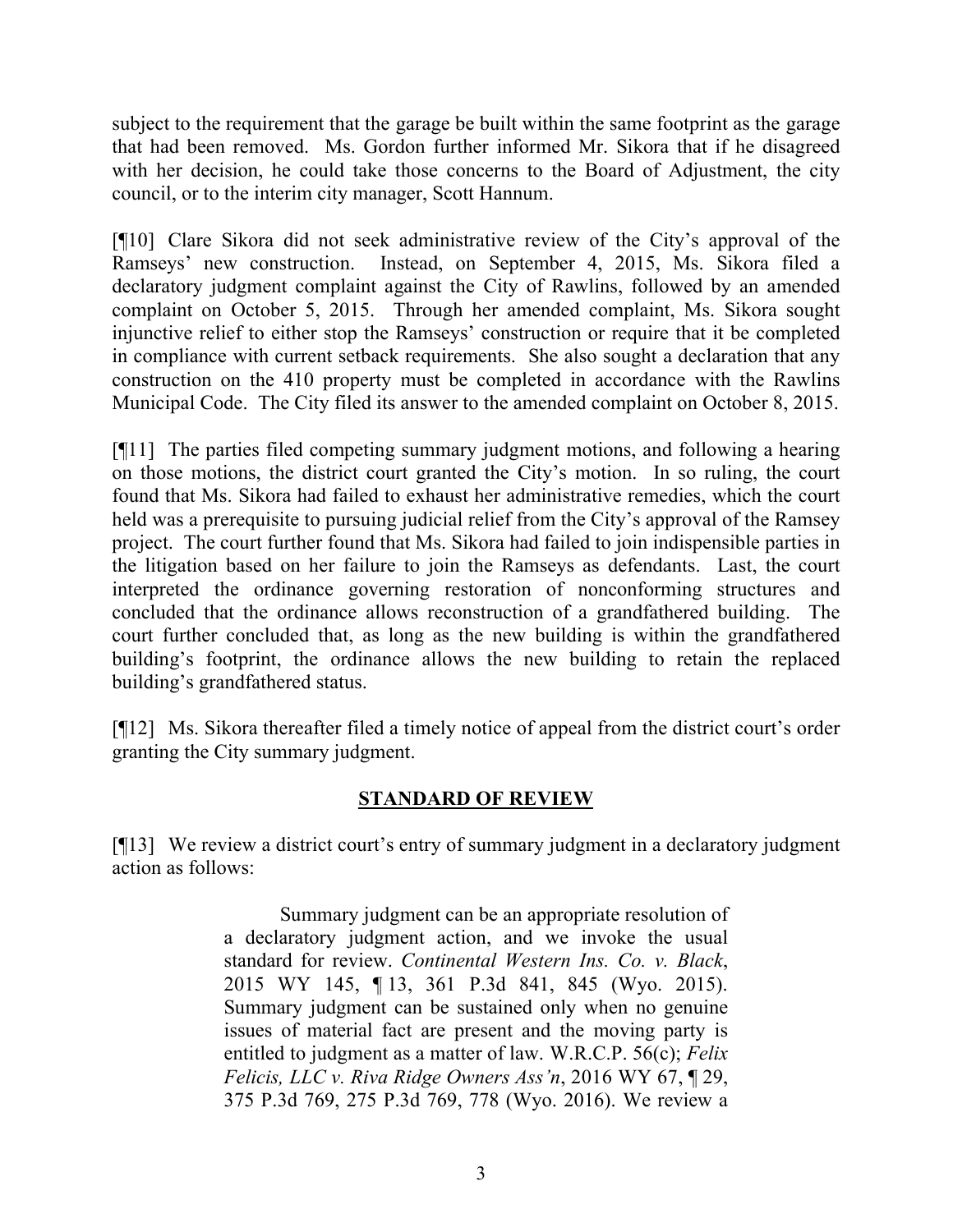grant of summary judgment deciding a question of law de novo. *Id*. We accord no deference to the district court on issues of law and may affirm the summary judgment on any legal grounds appearing in the record. *Sky Harbor Air Serv., Inc. v. Cheyenne Reg'l Airport Bd.*, 2016 WY 17, ¶ 40, 368 P.3d 264, 272 (Wyo. 2016).

*Cheyenne Newspapers, Inc. v. City of Cheyenne*, 2016 WY 125, ¶ 10, 386 P.3d 329, 333 (Wyo. 2016).

# **DISCUSSION**

# **A. Failure to Exhaust Administrative Remedies**

[¶14] A declaratory judgment action cannot be used as a substitute for an administrative appeal. *City of Casper v. Holloway*, 2015 WY 93, ¶ 24, 354 P.3d 65, 72 (Wyo. 2015); *DOT v. Robbins*, 2008 WY 148, ¶ 12, 197 P.3d 1243, 1246 (Wyo. 2008); *Quinn Revocable Trust v. SRW, Inc.*, 2004 WY 65, ¶ 16, 91 P.3d 146, 151 (Wyo. 2004). This limitation on the use of declaratory actions prevents judicial intrusion on the administrative process and allows the administrative entity with the relevant expertise to engage in fact finding and any required application of discretion. *William F. West Ranch, LLC v. Tyrrell*, 2009 WY 62, ¶ 19, 206 P.3d 722, 728-29 (Wyo. 2009); *Wyo. Dep't of Revenue v. Exxon Mobil Corp.*, 2007 WY 21, ¶ 18, 150 P.3d 1216, 1223 (Wyo. 2007); *Quinn Revocable Trust*, ¶ 19, 91 P.3d at 152.

[¶15] The City of Rawlins has created just such an administrative process to govern zoning decisions. The Rawlins Municipal Code specifies that a zoning officer, along with his or her staff, is to administer and enforce the City's zoning ordinances. *Rawlins Municipal Code* § 19.12.030 (1989). The Code further provides that "[a]ny aggrieved person or the City if directly affected by a decision of the Planning Commission or city staff concerning this title may appeal such decision to the Board of Adjustment." *Rawlins Municipal Code* § 19.76.020 (1989, amended 1995). Such an appeal "must be filed within thirty days following the issuance of the action by the Planning Commission or the staff person." *Id*.

[¶16] Ms. Sikora acknowledges that the City of Rawlins has an administrative appeal process in place and that a declaratory action is not a substitute for an administrative appeal. She nonetheless contends that the district court erred in finding that she failed to exhaust her administrative remedies because she did not receive notice of the City's decision to allow the Ramseys to build a new garage that retains the former garage's grandfathered status. She further contends that it was impossible to file an administrative appeal because the City issued a number of permits on the project, making the City's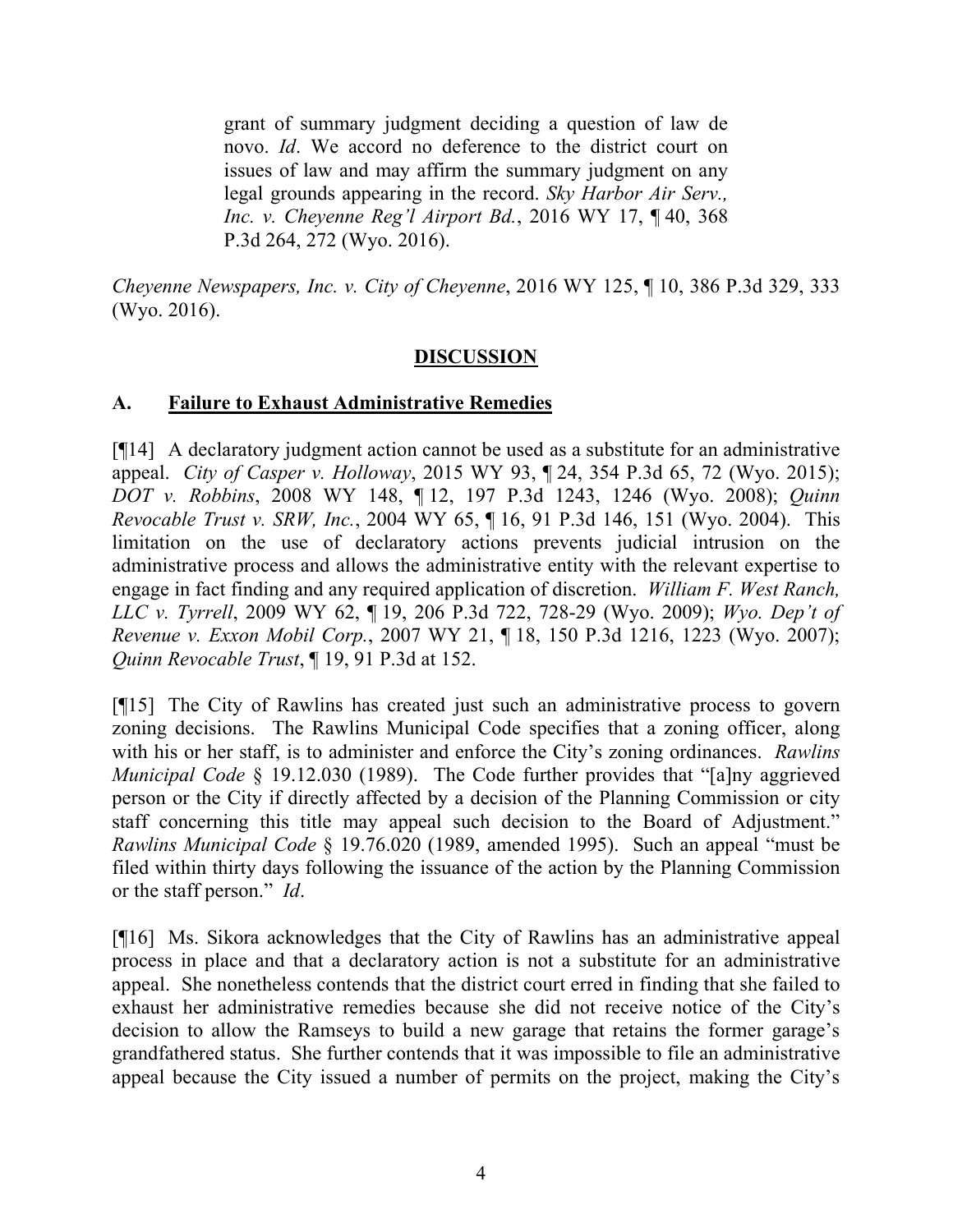decision a moving target. Neither of these arguments persuades us that Ms. Sikora was justified in failing to exhaust her administrative remedies.

[¶17] First, the Rawlins Municipal Code contains no requirement that neighboring property owners be notified of the issuance of a building permit. More importantly, though, the record is clear that both Gene Sikora and Clare Sikora knew the old garage had been removed from the 410 property, and they knew the Ramsey garage was being constructed on the same footprint with the same setback. DeShann Gordon testified she had numerous discussions with Gene Sikora explaining her decision to allow use of the grandfathered setback. Clare Sikora herself testified that when the posts for the new garage were placed, she and her son both believed the structure was being built in violation of current setback requirements. Specifically, Ms. Sikora testified:

> A. Yes. The posts. And we remember telling them then. My son knew then that it was not located right. And we asked them about it, and they said, Well, we have a permit. And so we kind of let it go. \* \* \*

\* \* \* \*

A. I know the building was started by the time I got here. So prior to  $- I$  remember the  $-$  see, I did not see the building taken down. But when I got here, I was quite surprised to see the lot was vacant. And then they started working on it after I got here. And the very first thing off was my son said, This is not being built right, not according to the City code.

[¶18] A party seeking to challenge a zoning decision is charged with knowledge of the remedy of administrative review. *State ex rel. Epp v. Mayor*, 894 P.2d 590, 595 (Wyo. 1995). Additionally, we have held that, in the absence of any other notice, once a party has actual notice of what he or she believes to be a zoning violation, that party must at least attempt to seek any available administrative review of the alleged zoning violation within a reasonable time. *State ex rel. Baker v. Strange*, 960 P.2d 1016, 1018-19 (Wyo. 1998). Regardless of whether Clare Sikora received actual notice of the building permit issued to the Ramseys, and regardless of what information was contained in the posted building permit, she knew of her concerns with the new structure when the building's posts were placed. Despite that knowledge, Ms. Sikora made no effort to pursue the administrative review remedy provided under the Rawlins Municipal Code. We therefore agree with the district court's conclusion that Ms. Sikora failed to exhaust her administrative remedies, and the district court on that ground properly declined to further review the City's issuance of the Ramsey building permit. *See Baker*, 960 P.2d at 1019 ("[T]he Bakers made no effort to pursue an available administrative remedy. That precludes them from seeking relief by way of a petition for writ of mandamus.").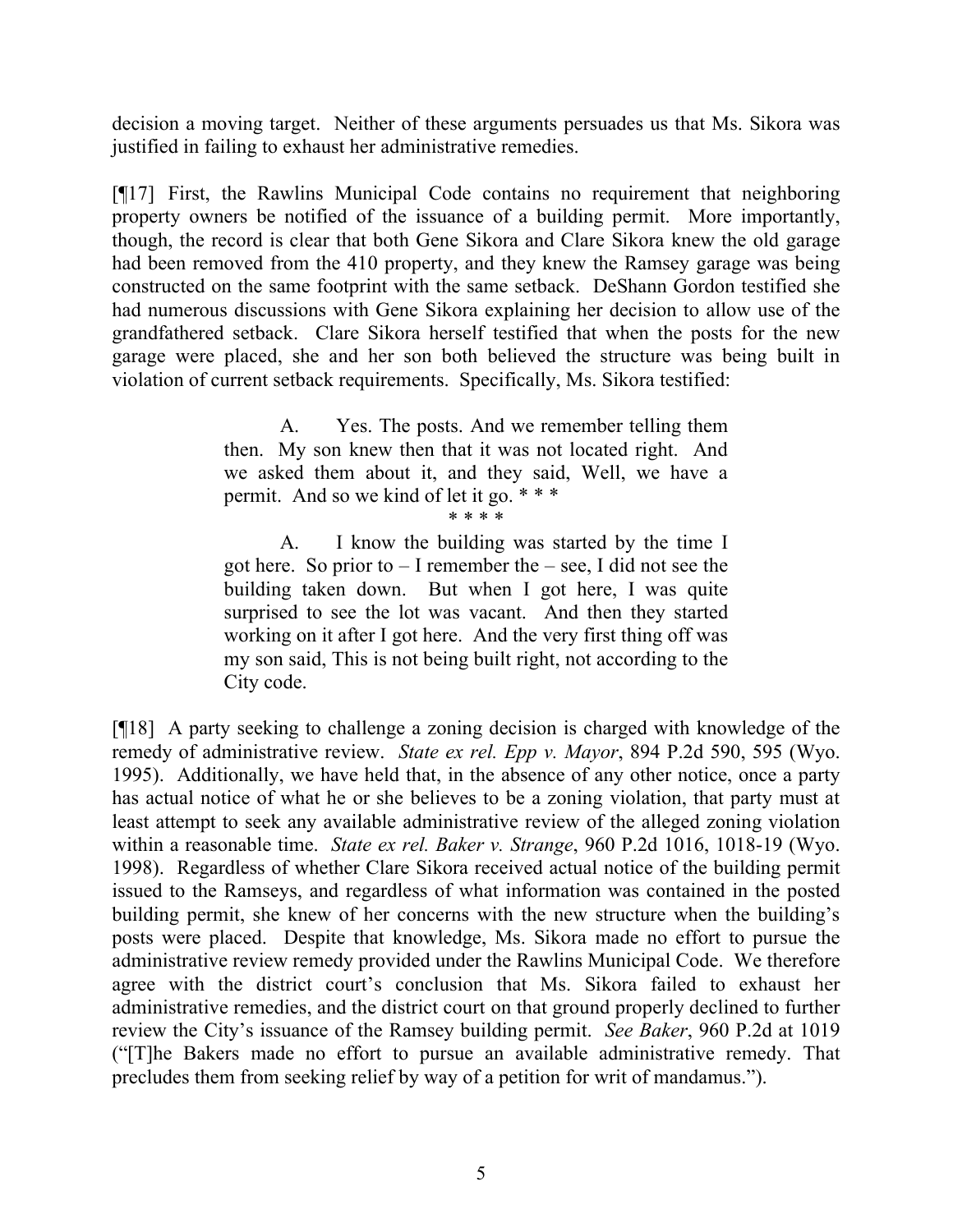## **B. Interpretation of Nonconforming Structure Ordinance**

[¶19] Because Ms. Sikora did not exhaust her administrative remedies, this Court, like the district court, will not review the City's issuance of the Ramsey building permit. This means we will not consider allegations such as inconsistencies, discrepancies, factual deficiencies, abuses of discretion or arbitrariness in the City's decision. We have held, however, that even when a failure to exhaust administrative remedies precludes this Court's review of an administrative action, we may still, in a declaratory judgment action, interpret a disputed statute, rule or ordinance that is the basis for the agency action. *City of Casper*, ¶ 24, 354 P.3d at 72.

[¶20] In *City of Casper*, the plaintiff filed a declaratory judgment action challenging the city clerk's rejection of voter signatures on a municipal referendum petition. *City of Casper*, ¶ 12, 354 P.3d at 68. We concluded that because the plaintiff had not exhausted her administrative remedies, neither the district court nor our Court had jurisdiction to consider whether the city clerk acted arbitrarily and capriciously in rejecting voter signatures. *Id.*, ¶ 25, 354 P.3d at 72. We further concluded, however, that this Court did have jurisdiction to interpret the statutes regulating municipal referendum petitions. *Id.*, ¶ 26, 354 P.3d at 72-73. We explained the distinction:

> The purpose of declaratory judgment actions is to render disputes concerning the legal rights and duties of parties justiciable without proof of a wrong committed by one party against another, and thus facilitate the termination of controversies. Wyoming's declaratory judgment statute states that it is remedial and should be liberally construed and administered. We do not interpret it in a narrow or technical sense, and there remains the prerequisite that the party seeking declaratory relief present the court with an actual controversy. Trial judges may not dispense with the traditional rules prohibiting them from rendering advisory opinions or adjudicating hypothetical issues. An action for declaratory judgment cannot be a substitute for an appeal from administrative decisions *but is available even though there is a statutory method of appeal if it concerns the validity and construction of agency regulations, or if it concerns the constitutionality or interpretation of a statute upon which the administrative action is, or is to be based*.

*City of Casper*, ¶ 24, 354 P.3d at 72 (quoting *Voss v. Goodman*, 2009 WY 40, ¶ 5, 203 P.3d 415, 418 (Wyo. 2009)) (emphasis added).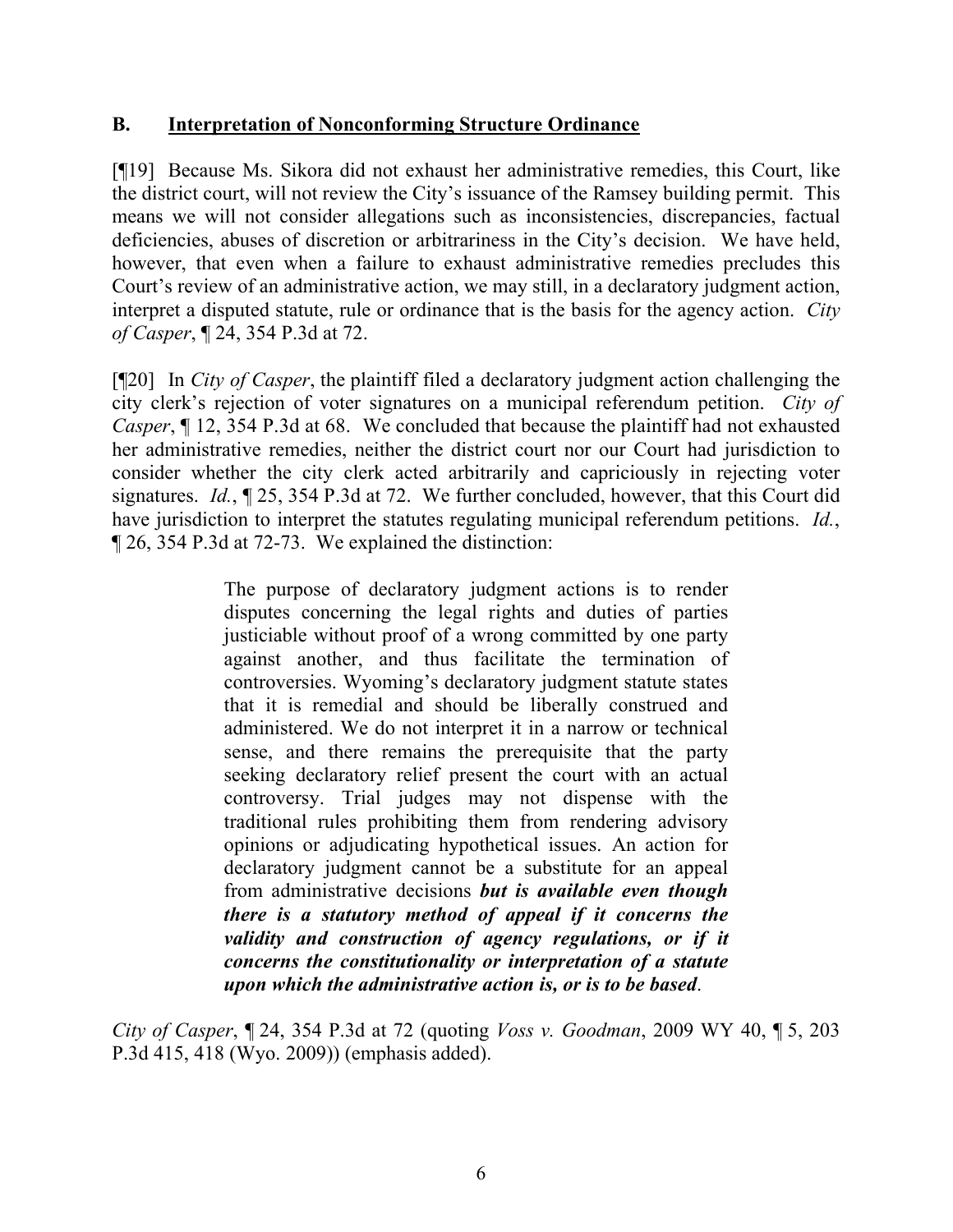[¶21] In this case, the parties disagree as to the meaning of the Rawlins ordinance that governs restoration of nonconforming structures. This is purely a question of statutory interpretation and is thus a proper question for this Court to address in the context of a declaratory judgment action. We may, however, only rule on a question of statutory interpretation if there remains a justiciable controversy. *City of Torrington v. Smith*, 2016 WY 126, ¶ 20, 386 P.3d 336, 342-43 (Wyo. 2016). The elements of a justiciable controversy under the Uniform Declaratory Judgments Act are:

> 1. The parties have existing and genuine, as distinguished from theoretical, rights or interests.

> 2. The controversy must be one upon which the judgment of the court may effectively operate, as distinguished from a debate or argument evoking a purely political, administrative, philosophical or academic conclusion.

> 3. It must be a controversy the judicial determination of which will have the force and effect of a final judgment in law or decree in equity upon the rights, status or other legal relationships of one or more of the real parties in interest, or, wanting these qualities to be of such great and overriding public moment as to constitute the legal equivalent of all of them.

> 4. The proceedings must be genuinely adversary in character and not a mere disputation, but advanced with sufficient militancy to engender a thorough research and analysis of the major issues.

*City of Torrington*, ¶ 20, 386 P.3d 343 (quoting *Maxfield v. State*, 2013 WY 14, ¶ 14, 294 P.3d 895, 899 (Wyo. 2013)).

[¶22] As between the City of Rawlins and Ms. Sikora, it is difficult to find a continuing justiciable controversy because our decision that we will not review or disturb the City's issuance of the Ramsey building permit effectively ends the controversy between those two parties. During the parties' summary judgment argument, however, counsel for Ms. Sikora argued for relief that included an order directing removal of the new Ramsey garage based on the its failure to comply with the ordinance in question. Ms. Sikora's counsel further argued it would be appropriate for the court to declare Ms. Sikora's rights under the ordinance even if the garage removal could not be ordered until the Ramseys were joined in the action. It is apparent that the controversy has not been resolved as between Ms. Sikora and the Ramseys, and there thus remains a viable justiciable controversy on which this Court's ruling will operate. In the interest of judicial economy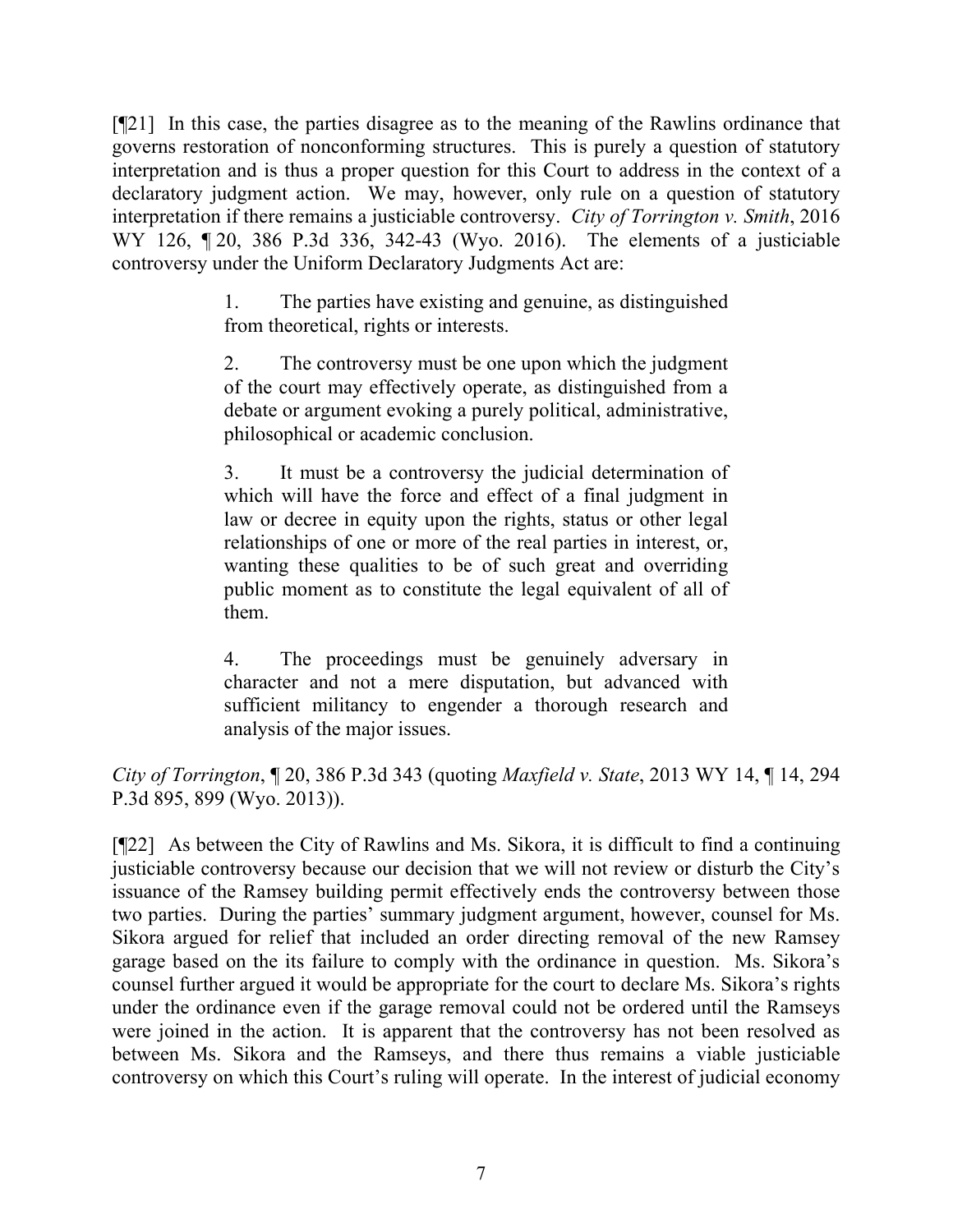and to avoid piecemeal litigation, we will therefore interpret the ordinance governing restoration of nonconforming structures.<sup>2</sup>

[¶23] In interpreting a municipal ordinance, we rely on our usual rules of statutory interpretation. *Snake River Brewing Co. v. Town of Jackson*, 2002 WY 11, ¶ 29, 39 P.3d 397, 408 (Wyo. 2002); *Huber v. City of Casper*, 727 P.2d 1002, 1004 (Wyo. 1986). In keeping with those rules:

> \* \* \* We begin by making an inquiry respecting the ordinary and obvious meaning of the words employed according to their arrangement and connection. We construe the statute as a whole, giving effect to every word, clause, and sentence, and we construe all parts of the statute *in pari materia*. When a statute is sufficiently clear and unambiguous, we give effect to the plain and ordinary meaning of the words and do not resort to the rules of statutory construction. Moreover, we must not give a statute a meaning that will nullify its operation if it is susceptible of another interpretation.

*Bates v. Chi. Lumber Co.*, 2016 WY 58, ¶ 27, 375 P.3d 732, 739 (Wyo. 2016) (quoting *Powder River Basin Res. Council v. Wyo. Oil & Gas Conservation Comm'n*, 2014 WY 37, ¶ 19, 320 P.3d 222, 228 (Wyo. 2014)).

[¶24] The Rawlins ordinance governing restoration of nonconforming structures provides:

### **Section 19.52.030 Restoration.**

 $\overline{a}$ 

A. If a building or structure used by a nonconforming use is damaged it may be reconstructed, or used as before; provided, that the floor area which existed prior to the damage not be increased, and that the reconstruction commence within six months of such happening, and be completed within one year after reconstruction is started.

B. A nonconforming building or structure that is devoted to a conforming use may be reconstructed,

<sup>&</sup>lt;sup>2</sup> Ms. Sikora has not challenged the district court's ruling that the Ramseys are indispensible parties to her declaratory judgment action. The Declaratory Judgments Act is in fact clear that "no declaration shall prejudice the rights of persons not parties to the proceeding." Wyo. Stat. Ann. § 1-37-113 (Wyo. 2015). We proceed in the absence of the Ramseys as named parties only because our ruling will not prejudice their rights.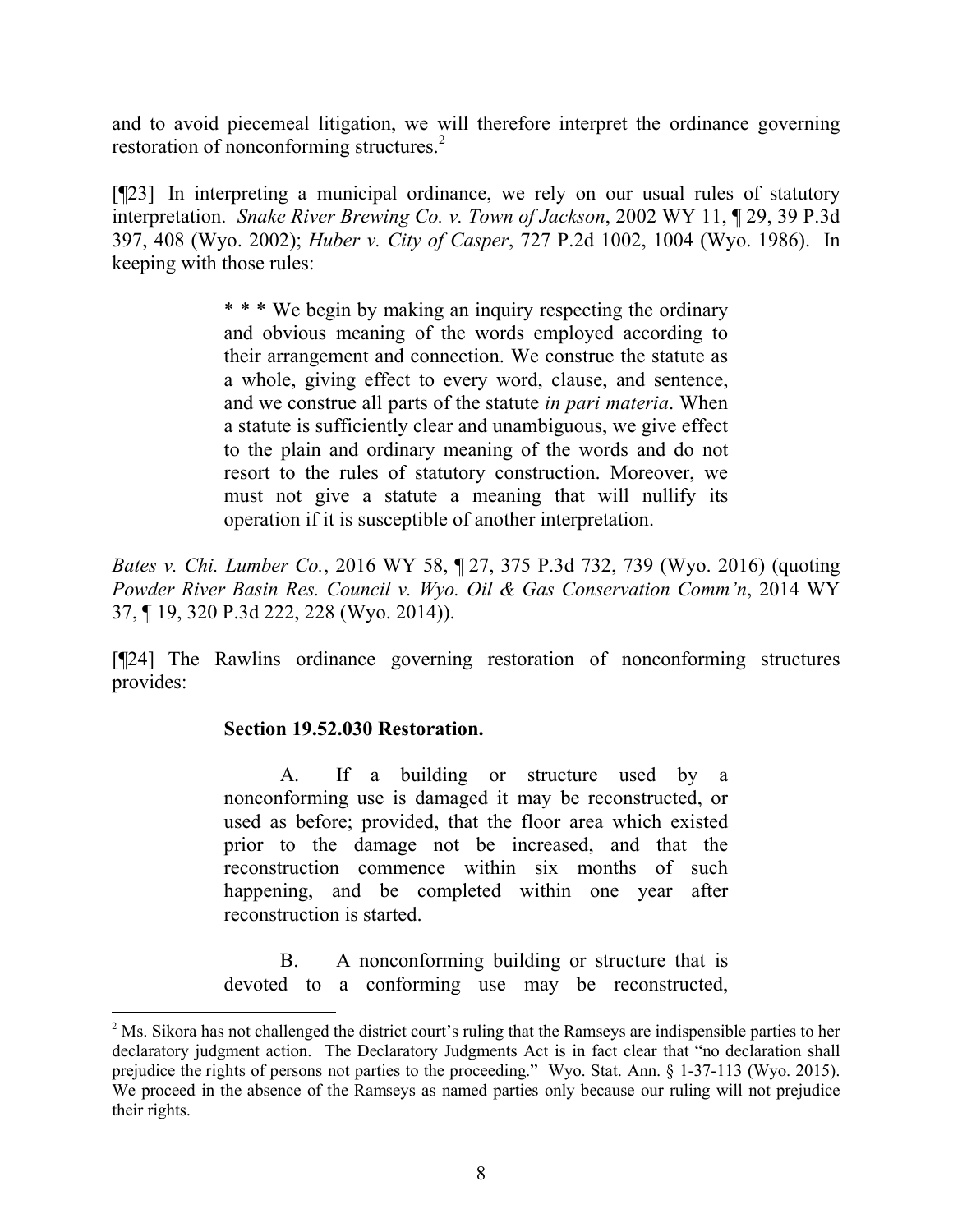structurally altered, restored or repaired in whole or in part, provided the degree of nonconformity is not increased.

*Rawlins Municipal Code* § 19.52.030 (1989).

[¶25] Ms. Sikora argues that this ordinance does not permit the demolition of a nonconforming structure followed by construction of a new nonconforming structure. In support of her argument, she points to the building division's initially-imposed requirement that the Ramseys tear down and re-build the garage one wall at a time and DeShann Gordon's deposition testimony that restoration differs from new construction and reconstruction refers to construction of only a portion of a building, not the entire building. We reject this argument for several reasons.

[¶26] First, when interpreting an ordinance, just as when interpreting a statute, we do not look outside the plain meaning of the terms used in the ordinance unless the ordinance is ambiguous. *Wyodak Res. Dev. Corp. v. Wyo. Dep't of Revenue*, 2017 WY 6, ¶ 27, 387 P.3d 725, 733 (Wyo. 2017). An ordinance "is ambiguous if it is vague or uncertain and susceptible to more than one reasonable interpretation." *Id*. Ms. Sikora has not alleged any vagueness or uncertainty in the ordinance, and we likewise find no ambiguity.

[¶27] Based on the ordinance's plain language, there is no requirement that the reconstruction of a nonconforming building be completed one wall at a time. Additionally, the ordinance does not limit the work that can be done on a nonconforming building to "restoration." Although the ordinance in question is entitled "Restoration," the Code specifies that "section headings contained in this code shall not be deemed to govern, limit, modify or in any manner affect the scope, meaning or intent of the provisions of any title, chapter or section hereof." *Rawlins Municipal Code* § 1.01.060 (1983). The language of the ordinance itself allows work other than restoration—using the terms "reconstructed, structurally altered, restored or repaired" to describe the work that may be performed on a nonconforming building.

[¶28] Finally, we turn to the restricted definition Ms. Sikora urges for the term "reconstruct." The Code does not define the term, so we give "reconstruct" its plain meaning, which is "to construct again." *Merriam-Webster's Collegiate Dictionary* 1040 (11th ed. 2007). Nothing in that definition limits reconstruction to only a portion of the building. Indeed, the ordinance itself specifies that the reconstruction may be "in whole or in part, provided the degree of nonconformity is not increased."

[¶29] Based on the plain language of the governing ordinance, we agree with the district court that the Ramseys had the right to demolish the existing nonconforming garage on the 410 property and rebuild a garage within the parameters of the same building footprint.